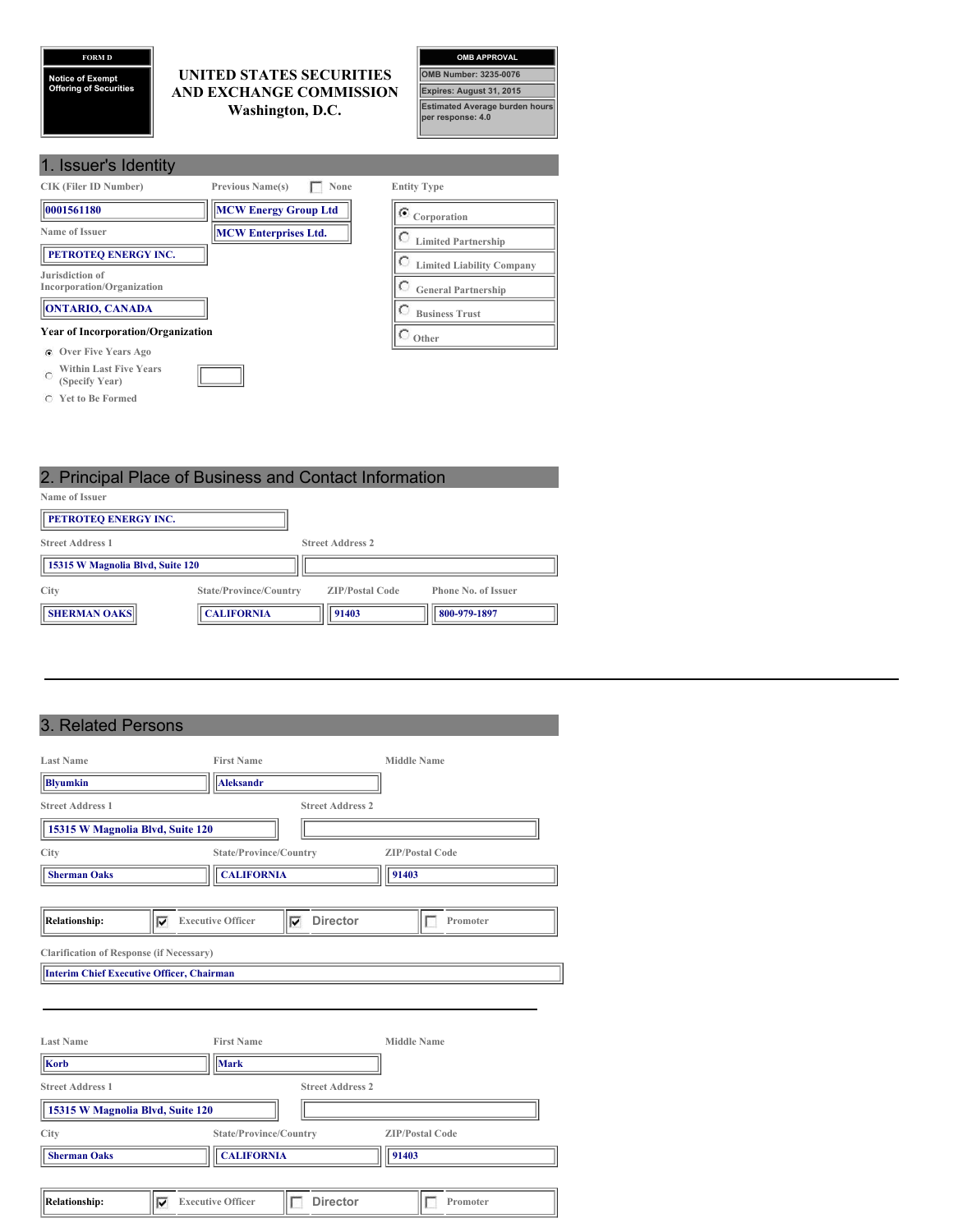| <b>Clarification of Response (if Necessary)</b> |  |  |  |  |
|-------------------------------------------------|--|--|--|--|
|-------------------------------------------------|--|--|--|--|

| <b>Last Name</b>                                                                                                                                                                                                        |   | <b>First Name</b>        |                         | <b>Middle Name</b>     |  |
|-------------------------------------------------------------------------------------------------------------------------------------------------------------------------------------------------------------------------|---|--------------------------|-------------------------|------------------------|--|
| <b>Bailey</b>                                                                                                                                                                                                           |   | Gerard                   |                         |                        |  |
|                                                                                                                                                                                                                         |   |                          |                         |                        |  |
| <b>Street Address 1</b>                                                                                                                                                                                                 |   |                          | <b>Street Address 2</b> |                        |  |
| 15315 W Magnolia Blvd, Suite 120                                                                                                                                                                                        |   |                          |                         |                        |  |
| City                                                                                                                                                                                                                    |   | State/Province/Country   |                         | <b>ZIP/Postal Code</b> |  |
| <b>Sherman Oaks</b>                                                                                                                                                                                                     |   | <b>CALIFORNIA</b>        |                         | 91403                  |  |
|                                                                                                                                                                                                                         |   |                          |                         |                        |  |
| <b>Relationship:</b>                                                                                                                                                                                                    | г | <b>Executive Officer</b> | $\nabla$ Director       | Promoter<br>т          |  |
|                                                                                                                                                                                                                         |   |                          |                         |                        |  |
| <b>Clarification of Response (if Necessary)</b>                                                                                                                                                                         |   |                          |                         |                        |  |
|                                                                                                                                                                                                                         |   |                          |                         |                        |  |
|                                                                                                                                                                                                                         |   |                          |                         |                        |  |
|                                                                                                                                                                                                                         |   |                          |                         |                        |  |
| <b>Last Name</b>                                                                                                                                                                                                        |   | <b>First Name</b>        |                         | <b>Middle Name</b>     |  |
| Fuller                                                                                                                                                                                                                  |   | <b>James</b>             |                         |                        |  |
| <b>Street Address 1</b>                                                                                                                                                                                                 |   |                          | <b>Street Address 2</b> |                        |  |
| 15315 W Magnolia Blvd, Suite 120                                                                                                                                                                                        |   |                          |                         |                        |  |
| City                                                                                                                                                                                                                    |   | State/Province/Country   |                         | <b>ZIP/Postal Code</b> |  |
| <b>Sherman Oaks</b>                                                                                                                                                                                                     |   | <b>CALIFORNIA</b>        |                         | 91403                  |  |
|                                                                                                                                                                                                                         |   |                          |                         |                        |  |
|                                                                                                                                                                                                                         |   |                          |                         |                        |  |
| <b>Relationship:</b>                                                                                                                                                                                                    | г | <b>Executive Officer</b> | <b>Director</b><br>⊽    | Promoter<br>L          |  |
|                                                                                                                                                                                                                         |   |                          |                         |                        |  |
|                                                                                                                                                                                                                         |   |                          |                         |                        |  |
|                                                                                                                                                                                                                         |   | <b>First Name</b>        |                         | <b>Middle Name</b>     |  |
|                                                                                                                                                                                                                         |   | <b>Robert</b>            |                         |                        |  |
|                                                                                                                                                                                                                         |   |                          | <b>Street Address 2</b> |                        |  |
| 15315 W Magnolia Blvd, Suite 120                                                                                                                                                                                        |   |                          |                         |                        |  |
|                                                                                                                                                                                                                         |   | State/Province/Country   |                         | <b>ZIP/Postal Code</b> |  |
|                                                                                                                                                                                                                         |   |                          |                         |                        |  |
| <b>Sherman Oaks</b>                                                                                                                                                                                                     |   | <b>CALIFORNIA</b>        |                         | 91403                  |  |
|                                                                                                                                                                                                                         |   |                          |                         |                        |  |
|                                                                                                                                                                                                                         | Г | <b>Executive Officer</b> | Director<br>⊽           | Promoter<br>4          |  |
|                                                                                                                                                                                                                         |   |                          |                         |                        |  |
|                                                                                                                                                                                                                         |   |                          |                         |                        |  |
|                                                                                                                                                                                                                         |   |                          |                         |                        |  |
|                                                                                                                                                                                                                         |   |                          |                         |                        |  |
|                                                                                                                                                                                                                         |   | <b>First Name</b>        |                         | <b>Middle Name</b>     |  |
|                                                                                                                                                                                                                         |   |                          |                         |                        |  |
|                                                                                                                                                                                                                         |   | <b>Vladmir</b>           |                         |                        |  |
|                                                                                                                                                                                                                         |   |                          | <b>Street Address 2</b> |                        |  |
| 15315 W Magnolia Blvd, Suite 120                                                                                                                                                                                        |   |                          |                         |                        |  |
| <b>Last Name</b><br>Dennewald<br><b>Street Address 1</b><br>City<br><b>Relationship:</b><br><b>Clarification of Response (if Necessary)</b><br><b>Last Name</b><br><b>Podlipskiy</b><br><b>Street Address 1</b><br>City |   | State/Province/Country   |                         | <b>ZIP/Postal Code</b> |  |
| <b>Sherman Oaks</b>                                                                                                                                                                                                     |   | <b>CALIFORNIA</b>        |                         | 91403                  |  |
|                                                                                                                                                                                                                         |   |                          |                         |                        |  |
| <b>Relationship:</b>                                                                                                                                                                                                    | ⊽ | <b>Executive Officer</b> | Director<br>г           | Promoter<br>г          |  |

| <b>Chief Technology Officer</b> |  |
|---------------------------------|--|
|---------------------------------|--|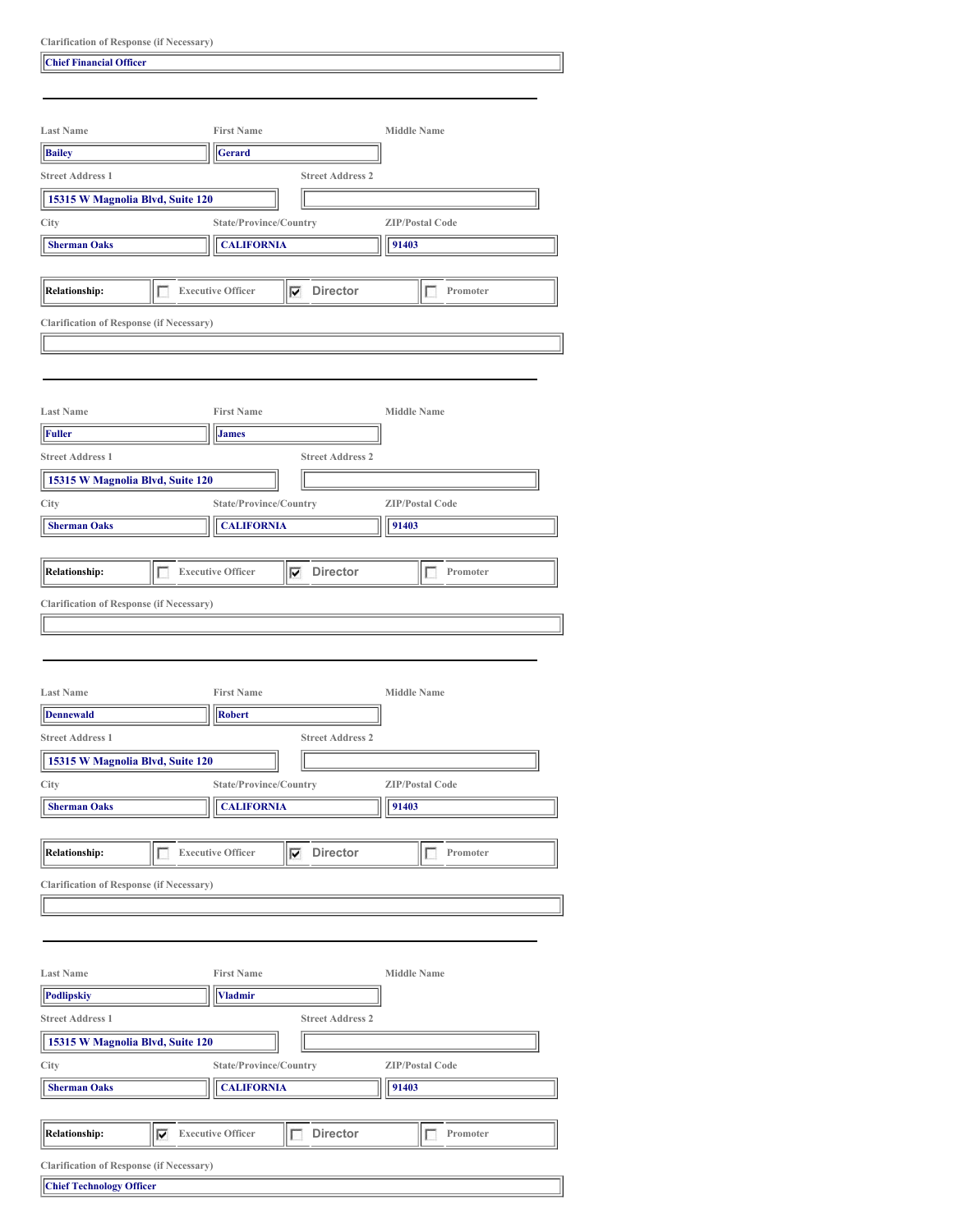| <b>Last Name</b>                                |   | <b>First Name</b>                  |                         | <b>Middle Name</b>     |  |
|-------------------------------------------------|---|------------------------------------|-------------------------|------------------------|--|
| <b>Clark</b>                                    |   | <b>Donald</b>                      |                         |                        |  |
| <b>Street Address 1</b>                         |   |                                    | <b>Street Address 2</b> |                        |  |
| 15315W Magnolia Blvd, Suite 120                 |   |                                    |                         |                        |  |
| City                                            |   | State/Province/Country             |                         | <b>ZIP/Postal Code</b> |  |
| <b>Sherman Oaks</b>                             |   | <b>CALIFORNIA</b>                  |                         | 91403                  |  |
|                                                 |   |                                    |                         |                        |  |
| <b>Relationship:</b>                            | ⊽ | <b>Executive Officer</b>           | <b>Director</b><br>г    | Promoter<br>г          |  |
| <b>Clarification of Response (if Necessary)</b> |   |                                    |                         |                        |  |
| <b>Chief Geologist</b>                          |   |                                    |                         |                        |  |
| <b>Last Name</b><br><b>Grossman</b>             |   | <b>First Name</b><br><b>Robbie</b> |                         | <b>Middle Name</b>     |  |
| <b>Street Address 1</b>                         |   |                                    | <b>Street Address 2</b> |                        |  |
| 15315 W Magnolia Blvd, Suite 120                |   |                                    |                         |                        |  |
| City                                            |   | State/Province/Country             |                         | <b>ZIP/Postal Code</b> |  |
| <b>Sherman Oaks</b>                             |   | <b>CALIFORNIA</b>                  |                         | 91403                  |  |
|                                                 |   |                                    |                         |                        |  |
| <b>Relationship:</b>                            | ⊽ | <b>Executive Officer</b>           | <b>Director</b><br>г    | Promoter<br>п          |  |
| <b>Clarification of Response (if Necessary)</b> |   |                                    |                         |                        |  |
| <b>Corporate Secretary</b>                      |   |                                    |                         |                        |  |
|                                                 |   |                                    |                         |                        |  |

# 4. Industry Group

# **Agriculture**

## **Banking & Financial Services**

- **Commercial Banking**
- **Insurance**
- **Investing**
- **Investment Banking**
- **Pooled Investment Fund**
- **Other Banking & Financial Services**

# **Business Services**

### **Energy**

- **Coal Mining**
- **Electric Utilities**
- **Energy Conservation Environmental Services**
- 
- **Oil & Gas**
- **Other Energy**
- **Retailing**
- **Restaurants**
- -
	- **Telecommunications**
	- **Other Technology**

#### **Travel**

- 
- 
- 
- 

#### **Other**

**Manufacturing Real Estate Commercial Construction REITS & Finance Residential Other Real Estate**

**Health Care Biotechnology Health Insurance**

**Pharmaceuticals Other Health Care**

- 
- **Revenue Range Aggregate Net Asset Value Range**
	- **No Revenues No Aggregate Net Asset Value**
	- **\$1 - \$1,000,000 \$1 - \$5,000,000**
	- **\$1,000,001 - \$5,000,000 \$5,000,000 \$5,000,001 \$25,000,000**
	- **\$5,000,001 - \$25,000,000 \$25,000,000 \$25,000,000 \$25,000,000**
	- **\$25,000,001 - \$100,000,000 \$50,000,001 - \$100,000,000**

# 5. Issuer Size

## $\circ$

- $\circ$
- $\circ$
- $\circ$
- $\circ$

# **Hospitals & Physicians**

- **Technology**
	- **Computers**
	-
	-
	-

### **Airlines & Airports**

- **Lodging & Conventions**
- **Tourism & Travel Services**
- **Other Travel**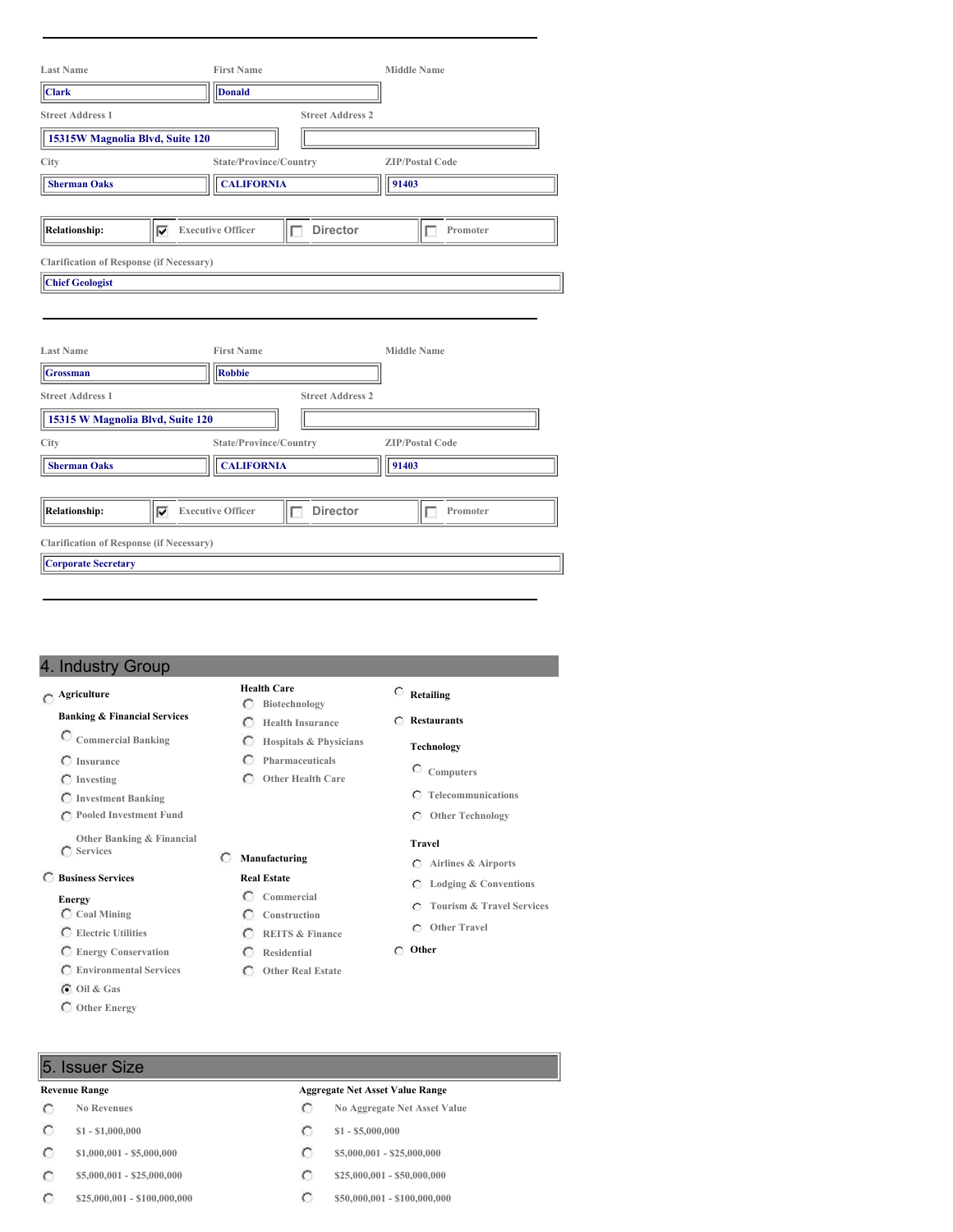- $\mathbf C$
- $\widehat{\mathbf{G}}$ **Decline to Disclose Decline to Disclose**
- $\circ$
- **Over \$100,000,000 Over \$100,000,000**
	-
	- **Not Applicable Not Applicable**

|                                                                                                                                        | 6. Federal Exemption(s) and Exclusion(s) Claimed (select all that |
|----------------------------------------------------------------------------------------------------------------------------------------|-------------------------------------------------------------------|
| apply)                                                                                                                                 |                                                                   |
| Rule $504(b)(1)$ (not (i), (ii)<br>г<br>or (iii))                                                                                      | $\Box$ Rule 505                                                   |
| Rule 504 (b) $(1)(i)$                                                                                                                  | $\triangledown$ Rule 506(b)                                       |
| Rule 504 (b)(1)(ii)                                                                                                                    | Rule $506(c)$                                                     |
| Rule 504 (b)(1)(iii)                                                                                                                   | Securities Act Section 4(a)(5)                                    |
|                                                                                                                                        | <b>Investment Company Act Section 3(c)</b>                        |
|                                                                                                                                        |                                                                   |
|                                                                                                                                        |                                                                   |
| 7. Type of Filing                                                                                                                      |                                                                   |
| <b>V</b> New Notice<br>Date of First Sale                                                                                              | 2020-08-07<br><b>First Sale Yet to Occur</b>                      |
| Amendment                                                                                                                              |                                                                   |
|                                                                                                                                        |                                                                   |
|                                                                                                                                        |                                                                   |
| 8. Duration of Offering                                                                                                                |                                                                   |
| Does the Issuer intend this offering to last more than one year?                                                                       | $C_{Yes}$ $C_{N0}$                                                |
|                                                                                                                                        |                                                                   |
|                                                                                                                                        | 9. Type(s) of Securities Offered (select all that apply)          |
| <b>Pooled Investment Fund</b>                                                                                                          | $\overline{\mathbf{v}}$ Equity                                    |
| <b>Interests</b><br><b>Tenant-in-Common Securities</b><br>п                                                                            | Debt                                                              |
| Mineral Property Securities                                                                                                            | Option, Warrant or Other Right to                                 |
| Security to be Acquired Upon                                                                                                           | <b>Acquire Another Security</b>                                   |
| <b>Exercise of Option, Warrant or</b><br>г<br>П<br><b>Other Right to Acquire</b><br>Security                                           | Other (describe)                                                  |
|                                                                                                                                        |                                                                   |
|                                                                                                                                        |                                                                   |
|                                                                                                                                        |                                                                   |
| 10. Business Combination Transaction                                                                                                   |                                                                   |
| Is this offering being made in connection with a business combination<br>transaction, such as a merger, acquisition or exchange offer? | $\bullet$ No<br>$C$ Yes                                           |
| <b>Clarification of Response (if Necessary)</b>                                                                                        |                                                                   |

| 11. Minimum Investment                                   |      |                                                     |
|----------------------------------------------------------|------|-----------------------------------------------------|
| Minimum investment accepted from any outside<br>investor | S    | <b>USD</b>                                          |
| 12. Sales Compensation                                   |      |                                                     |
| Recipient                                                |      | <b>Recipient CRD Number</b><br>None                 |
|                                                          |      |                                                     |
| (Associated) Broker or Dealer                            | None | (Associated) Broker or Dealer CRD<br>None<br>Number |
|                                                          |      |                                                     |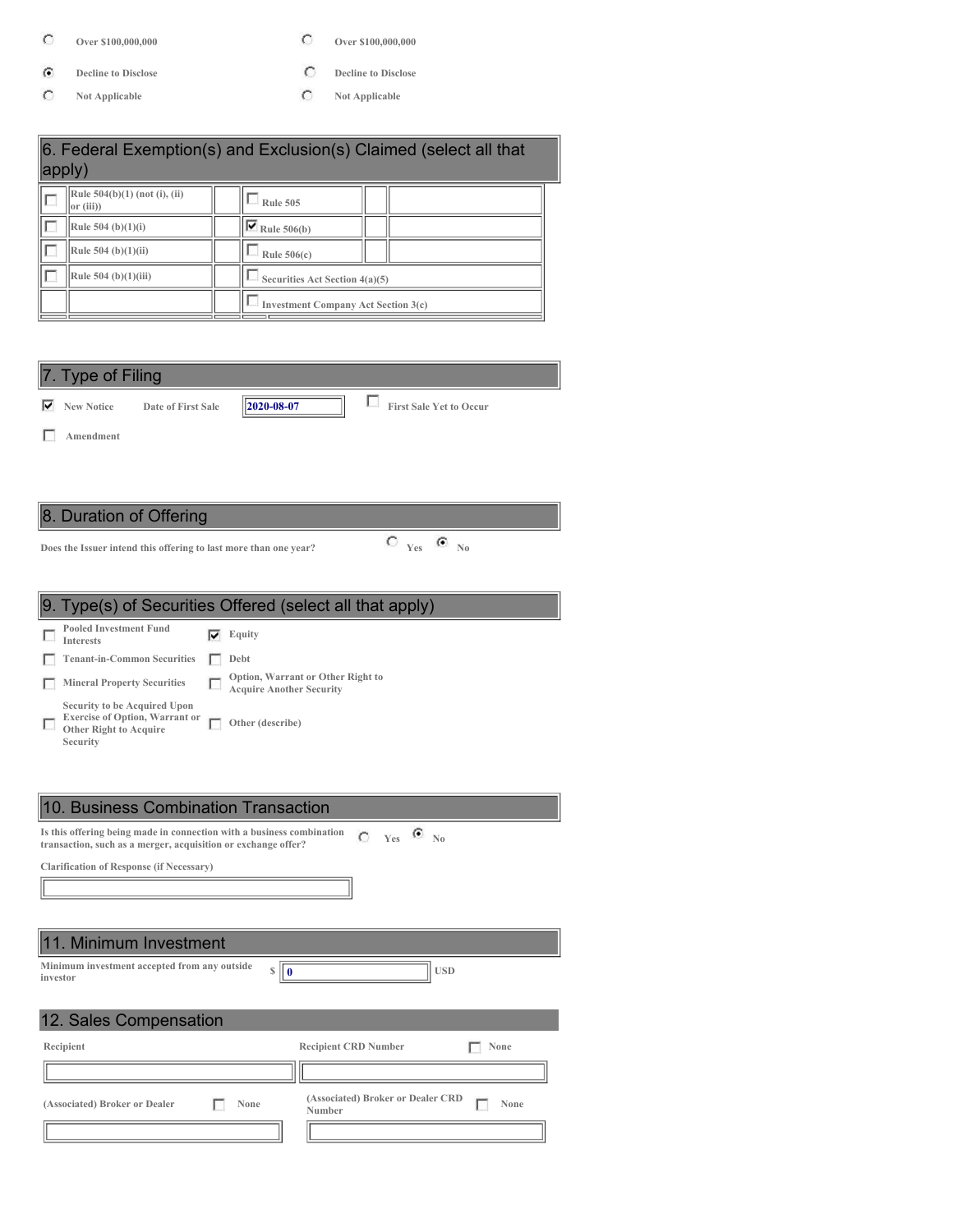| City                         |          |                                                 |                                                                                                                                     | State/Province/Country                                                                                                                                                                                                                 |            | <b>ZIP/Postal Code</b> |  |
|------------------------------|----------|-------------------------------------------------|-------------------------------------------------------------------------------------------------------------------------------------|----------------------------------------------------------------------------------------------------------------------------------------------------------------------------------------------------------------------------------------|------------|------------------------|--|
|                              |          |                                                 |                                                                                                                                     |                                                                                                                                                                                                                                        |            |                        |  |
| State(s) of Solicitation     |          |                                                 |                                                                                                                                     | $\Box$ All States                                                                                                                                                                                                                      |            |                        |  |
|                              |          |                                                 |                                                                                                                                     |                                                                                                                                                                                                                                        |            |                        |  |
|                              |          |                                                 |                                                                                                                                     |                                                                                                                                                                                                                                        |            |                        |  |
|                              |          |                                                 |                                                                                                                                     |                                                                                                                                                                                                                                        |            |                        |  |
|                              |          | 13. Offering and Sales Amounts                  |                                                                                                                                     |                                                                                                                                                                                                                                        |            |                        |  |
| <b>Total Offering Amount</b> |          | S<br>33560                                      | <b>USD</b>                                                                                                                          | $\Box$ Indefinite                                                                                                                                                                                                                      |            |                        |  |
| <b>Total Amount Sold</b>     |          | 33560<br>S                                      | <b>USD</b>                                                                                                                          |                                                                                                                                                                                                                                        |            |                        |  |
| <b>Total Remaining to be</b> |          |                                                 |                                                                                                                                     |                                                                                                                                                                                                                                        |            |                        |  |
| Sold                         |          | $\mathbb{S}$<br>lo                              | <b>USD</b>                                                                                                                          | $\Box$ Indefinite                                                                                                                                                                                                                      |            |                        |  |
|                              |          | <b>Clarification of Response (if Necessary)</b> |                                                                                                                                     |                                                                                                                                                                                                                                        |            |                        |  |
|                              |          |                                                 | <b>Offering Amount represents aggregate of 814,584 common shares</b>                                                                |                                                                                                                                                                                                                                        |            |                        |  |
|                              |          |                                                 | in satisfaction of US\$33,560.88 of accrued and unpaid interest to<br>July 17, 2020 payable under convertible debentures previously |                                                                                                                                                                                                                                        |            |                        |  |
|                              |          |                                                 | issued by the Issuer on October 12, 2018 and August 29, 2019.                                                                       |                                                                                                                                                                                                                                        |            |                        |  |
|                              |          |                                                 |                                                                                                                                     |                                                                                                                                                                                                                                        |            |                        |  |
| 14. Investors                |          |                                                 |                                                                                                                                     |                                                                                                                                                                                                                                        |            |                        |  |
|                              |          |                                                 |                                                                                                                                     |                                                                                                                                                                                                                                        |            |                        |  |
|                              |          |                                                 |                                                                                                                                     |                                                                                                                                                                                                                                        |            |                        |  |
|                              |          |                                                 |                                                                                                                                     |                                                                                                                                                                                                                                        |            |                        |  |
|                              |          | do not qualify as accredited investors,         |                                                                                                                                     | Select if securities in the offering have been or may be sold to persons who                                                                                                                                                           |            |                        |  |
| г                            | offering |                                                 |                                                                                                                                     | Number of such non-accredited investors who already have invested in the                                                                                                                                                               |            |                        |  |
|                              |          |                                                 |                                                                                                                                     | Regardless of whether securities in the offering have been or may be sold                                                                                                                                                              |            |                        |  |
|                              |          |                                                 | number of investors who already have invested in the offering:                                                                      | to persons who do not qualify as accredited investors, enter the total                                                                                                                                                                 | 1          |                        |  |
|                              |          |                                                 |                                                                                                                                     |                                                                                                                                                                                                                                        |            |                        |  |
|                              |          |                                                 |                                                                                                                                     |                                                                                                                                                                                                                                        |            |                        |  |
|                              |          |                                                 |                                                                                                                                     | 15. Sales Commissions & Finders' Fees Expenses                                                                                                                                                                                         |            |                        |  |
|                              |          |                                                 |                                                                                                                                     | Provide separately the amounts of sales commissions and finders' fees expenses, if any. If the amount of an                                                                                                                            |            |                        |  |
|                              |          |                                                 |                                                                                                                                     | expenditure is not known, provide an estimate and check the box next to the amount.                                                                                                                                                    |            |                        |  |
|                              |          | Sales Commissions \$                            |                                                                                                                                     | <b>USD</b>                                                                                                                                                                                                                             |            | <b>Estimate</b>        |  |
|                              |          | Finders' Fees \$                                |                                                                                                                                     | <b>USD</b>                                                                                                                                                                                                                             |            | <b>Estimate</b>        |  |
|                              |          |                                                 |                                                                                                                                     |                                                                                                                                                                                                                                        |            |                        |  |
|                              |          | <b>Clarification of Response (if Necessary)</b> |                                                                                                                                     |                                                                                                                                                                                                                                        |            |                        |  |
|                              |          |                                                 |                                                                                                                                     |                                                                                                                                                                                                                                        |            |                        |  |
|                              |          |                                                 |                                                                                                                                     |                                                                                                                                                                                                                                        |            |                        |  |
|                              |          |                                                 |                                                                                                                                     |                                                                                                                                                                                                                                        |            |                        |  |
| 16. Use of Proceeds          |          |                                                 |                                                                                                                                     |                                                                                                                                                                                                                                        |            |                        |  |
|                              |          |                                                 |                                                                                                                                     | Provide the amount of the gross proceeds of the offering that has been or is proposed to be used for payments to<br>any of the persons required to be named as executive officers, directors or promoters in response to Item 3 above. |            |                        |  |
|                              |          |                                                 |                                                                                                                                     | If the amount is unknown, provide an estimate and check the box next to the amount.                                                                                                                                                    |            |                        |  |
|                              |          |                                                 | \$                                                                                                                                  |                                                                                                                                                                                                                                        | <b>USD</b> | Estimate               |  |
|                              |          | <b>Clarification of Response (if Necessary)</b> |                                                                                                                                     |                                                                                                                                                                                                                                        |            |                        |  |
|                              |          |                                                 |                                                                                                                                     |                                                                                                                                                                                                                                        |            |                        |  |

**Please verify the information you have entered and review the Terms of Submission below before signing and clicking SUBMIT below to file this notice.**

**Terms of Submission**